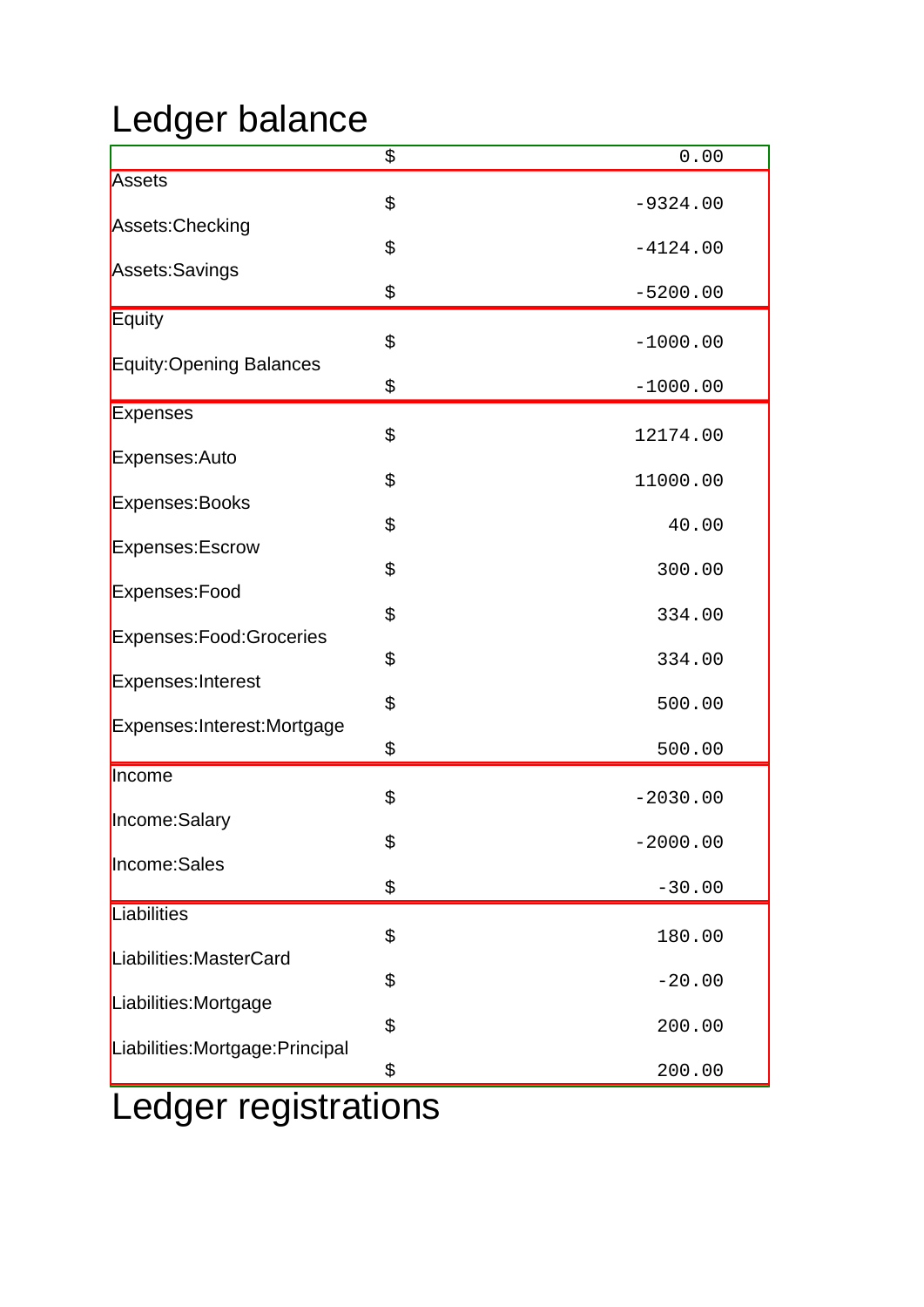| 2010-12-01                     |                  |  |
|--------------------------------|------------------|--|
| <b>Checking balance</b>        |                  |  |
| Assets: Checking               | \$<br>1000.00    |  |
| Equity: Opening Balances       | \$<br>$-1000.00$ |  |
| 2010-12-20                     |                  |  |
| Organic Co-op                  |                  |  |
| Expenses: Food: Groceries      | \$<br>37.50      |  |
| Expenses: Food: Groceries      | \$<br>37.50      |  |
| Expenses: Food: Groceries      | \$<br>37.50      |  |
| Expenses: Food: Groceries      | \$<br>37.50      |  |
| Expenses: Food: Groceries      | \$<br>37.50      |  |
| Expenses: Food: Groceries      | \$<br>37.50      |  |
| Assets: Checking               | \$<br>$-225.00$  |  |
| 2010-12-28                     |                  |  |
| Acme Mortgage                  |                  |  |
| Liabilities:Mortgage:Principal | \$<br>200.00     |  |
| Expenses: Interest: Mortgage   | \$<br>500.00     |  |
| Expenses: Escrow               | \$<br>300.00     |  |
| Assets: Checking               | \$<br>$-1000.00$ |  |
| 2011-01-02                     |                  |  |
| <b>Grocery Store</b>           |                  |  |
| Expenses: Food: Groceries      | \$<br>65.00      |  |
| Assets: Checking               | \$<br>$-65.00$   |  |
| 2011-01-05                     |                  |  |
| Employer                       |                  |  |
| Assets: Checking               | \$<br>2000.00    |  |
| Income: Salary                 | \$<br>$-2000.00$ |  |
| 2011-01-14                     |                  |  |
| <b>Bank</b>                    |                  |  |
| Assets: Savings                | \$<br>300.00     |  |
| Assets: Checking               | \$<br>$-300.00$  |  |
| 2011-01-19                     |                  |  |
| <b>Grocery Store</b>           |                  |  |
| Expenses: Food: Groceries      | \$<br>44.00      |  |
| Assets: Checking               | \$<br>$-44.00$   |  |
| 2011-01-25                     |                  |  |
| <b>Bank</b>                    |                  |  |
| Assets: Checking               | \$<br>5500.00    |  |
| Assets: Savings                | \$<br>$-5500.00$ |  |
| 2011-01-25                     |                  |  |
| <b>Tom's Used Cars</b>         |                  |  |
| Expenses: Auto                 | \$<br>5500.00    |  |
| Assets: Checking               | \$<br>$-5500.00$ |  |